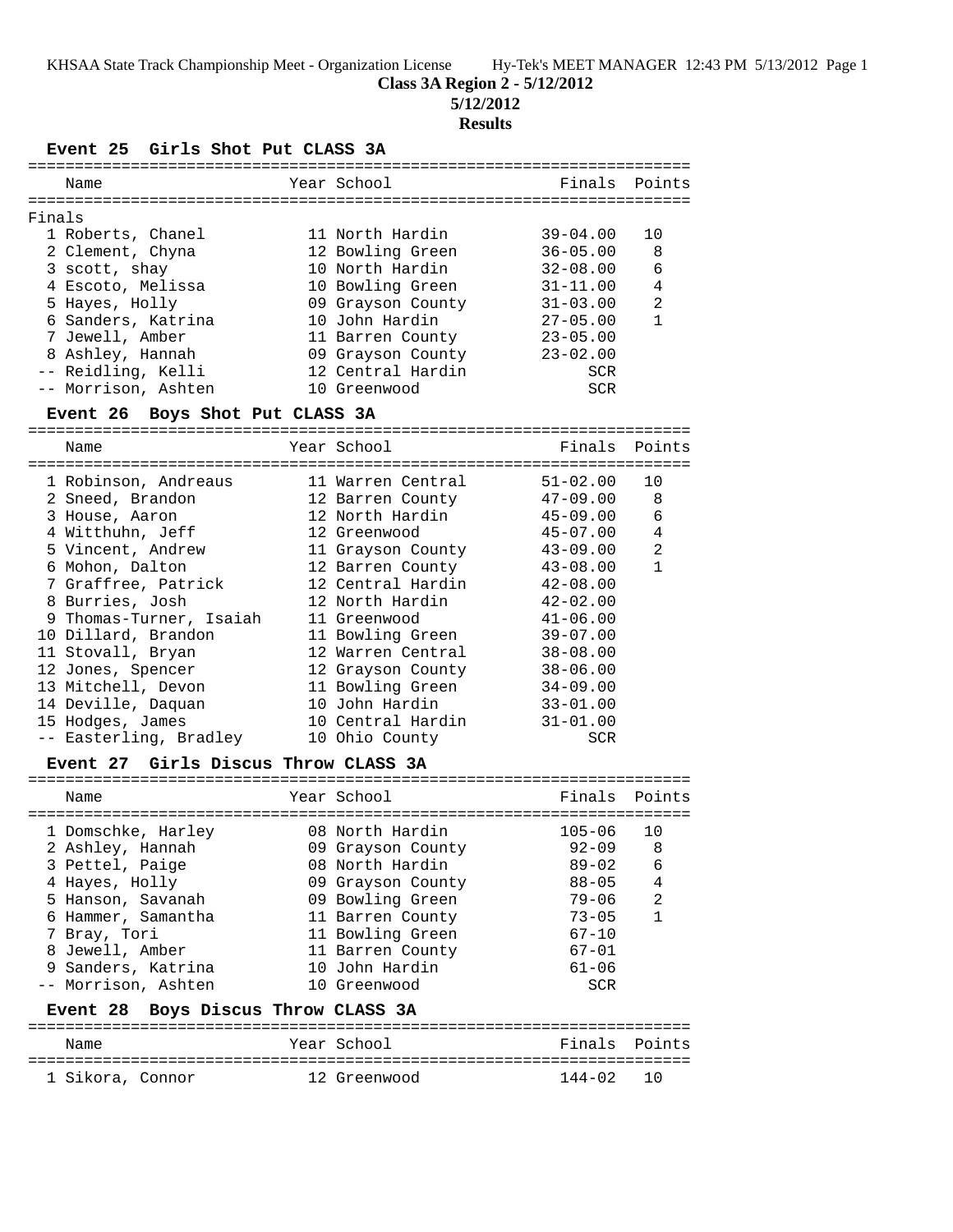**Class 3A Region 2 - 5/12/2012**

**5/12/2012**

#### **Results**

#### **....Event 28 Boys Discus Throw CLASS 3A**

| 2 Mohon, Dalton          | 12 Barren County  | $135 - 00$ | 8              |
|--------------------------|-------------------|------------|----------------|
| 3 Burries, Josh          | 12 North Hardin   | $119 - 07$ | 6              |
| 4 Vincent, Andrew        | 11 Grayson County | $118 - 00$ | 4              |
| 5 Robinson, Andreaus     | 11 Warren Central | $112 - 01$ | $\overline{2}$ |
| 6 Asher, Jacob           | 11 Warren Central | $111 - 00$ | $\mathbf 1$    |
| 7 Dillard, Brandon       | 11 Bowling Green  | $109 - 03$ |                |
| 8 House, Aaron           | 12 North Hardin   | $101 - 01$ |                |
| 9 Jones, Spencer         | 12 Grayson County | $94 - 00$  |                |
| 9 Hodges, James          | 10 Central Hardin | $94 - 00$  |                |
| 11 Graffree, Patrick     | 12 Central Hardin | $89 - 10$  |                |
| 12 Mitchell, Devon       | 11 Bowling Green  | $89 - 05$  |                |
| 13 Tollefson, Eric       | 10 John Hardin    | $84 - 04$  |                |
| -- Easterling, Bradley   | 10 Ohio County    | <b>SCR</b> |                |
| -- Thomas-Turner, Isaiah | 11 Greenwood      | <b>SCR</b> |                |

#### **Event 29 Girls Long Jump CLASS 3A**

======================================================================= Name The Year School The Finals Points ======================================================================= 1 Woodson, Brianna 12 North Hardin 15-05.00 10 2 Taft, Domeneque 10 North Hardin 15-03.50 8 3 Butler, Alneisha 11 Central Hardin 14-09.00 6 4 Hiltner, Paige 09 Bowling Green 14-02.50 4 2nd jump 14-1.25 5 Britt, KiKi 11 Warren Central J14-02.50 2 2nd jump 13-03 6 Hardin, Carlie 09 Bowling Green 14-01.00 1 7 Kristof, Madison 11 Greenwood 13-10.50 8 Stuart, Devon 12 Barren County 13-07.00 9 Kaatz, Brittany 10 John Hardin 13-06.00 10 Boone, Shea 12 Grayson County 12-11.00 11 Fuster, Nathalie 11 Central Hardin 12-06.25 12 Glenn, Taylor 07 Grayson County 11-06.50 -- Wiley, Kymberley 10 John Hardin SCR -- Grothe, Julia 08 Greenwood SCR -- Halsel, LaShae 09 Warren Central SCR

### **Event 30 Boys Long Jump CLASS 3A**

| Name                  | Year School                     | Finals       | Points         |
|-----------------------|---------------------------------|--------------|----------------|
| 1 Dewalt, Danny       | -----------<br>10 Bowling Green | 20-04.75     | 10             |
| 2 Satterfield, Tyreon | 12 Warren Central               | $20 - 03.00$ | 8              |
| 3 Halsel, Donovan     | 12 Warren Central               | $20 - 00.00$ | 6              |
| 4 Thompson, Tanner    | 11 Greenwood                    | $19 - 11.00$ | 4              |
| 5 Cromartie, Jared    | 12 Central Hardin               | $19 - 09.00$ | $\overline{2}$ |
| 6 Dyer, Kevin         | 10 North Hardin                 | $19 - 05.50$ | 1              |
| 7 Beaty, Justin       | 12 Barren County                | $19 - 05.00$ |                |
| 8 Coleman, Tarelle    | 12 Bowling Green                | $19 - 04.75$ |                |
| 9 Avant, Eric         | 11 John Hardin                  | $18 - 07.75$ |                |
| 10 Raj, Hunter        | 11 North Hardin                 | $18 - 07.50$ |                |
| 11 Grubs, Chris       | 12 Grayson County               | $18 - 00.50$ |                |
| 12 Willis, Josh       | 10 Grayson County               | $16 - 10.50$ |                |
| 13 Nolte, JD          | 11 Ohio County                  | $16 - 10.00$ |                |
| 14 Basham, Ross       | 10 Greenwood                    | $16 - 00.00$ |                |
| 15 McNeal, Debrio     | 08 Central Hardin               | $15 - 03.50$ |                |
| -- O'Dell, Justin     | 11 Barren County                | <b>SCR</b>   |                |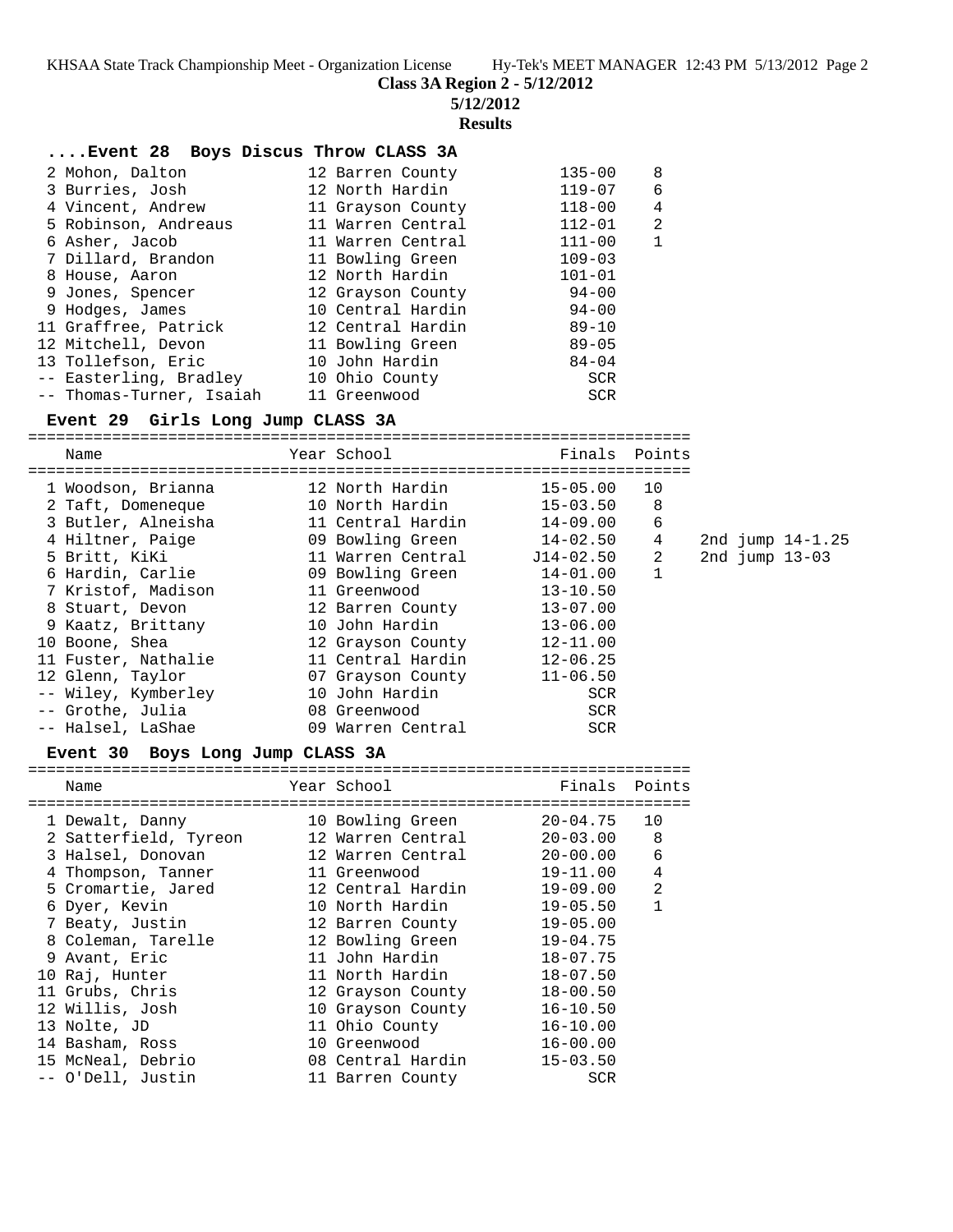KHSAA State Track Championship Meet - Organization License Hy-Tek's MEET MANAGER 12:43 PM 5/13/2012 Page 3

**Class 3A Region 2 - 5/12/2012**

**5/12/2012**

**Results ....Event 30 Boys Long Jump CLASS 3A** -- Berry, Kenyon 12 John Hardin SCR **Event 31 Girls Triple Jump CLASS 3A** ======================================================================= Name Year School ======================================================================= 1 Woodson, Brianna 12 North Hardin 33-07.75 10 2 Byrd, Jazmine 11 North Hardin 31-10.00 8 3 Britt, KiKi 11 Warren Central 31-08.50 6 4 Hardin, Carlie 09 Bowling Green 31-07.75 4 5 Kaatz, Brittany 10 John Hardin 31-04.50 2 6 Stuart, Devon 12 Barren County 30-05.75 1 7 England, Shelby 11 Bowling Green 30-01.00 8 Kristof, Madison 11 Greenwood 29-04.00 9 Fuster, Nathalie 11 Central Hardin 28-03.50 10 Beeler, Katie 11 Grayson County 26-09.00 11 Grothe, Julia 08 Greenwood 25-03.50 12 Hammer, Samantha 11 Barren County 25-03.00 13 Dennis, Kailie Jo 09 Grayson County 25-00.50 -- Halsel, LaShae 09 Warren Central SCR **Event 32 Boys Triple Jump CLASS 3A** ======================================================================= Name The Year School The Finals Points ======================================================================= 1 Satterfield, Tyreon 12 Warren Central 44-01.00 10 2 Avant, Eric 11 John Hardin 43-03.00 8 3 Beaty, Justin 12 Barren County 42-09.00 6 4 Coleman, Tarelle 12 Bowling Green 42-04.00 4 2nd Jump 41-11.75 5 Washington, Jeffery 12 North Hardin J42-04.00 2 2nd Jump 41-08.50 6 Gordon, T.J. 11 Central Hardin 42-01.50 1 7 Halsel, Donovan 12 Warren Central 42-00.50 8 Cromartie, Jared 12 Central Hardin 41-00.00 9 woodruff, Dontre 11 North Hardin 40-06.00 10 Shannon, Roshard 12 Bowling Green 39-11.00 11 Mobley, Kenton 11 Greenwood 39-09.50 12 Basham, Ross 10 Greenwood 36-11.00 13 Sanders, Trey 10 Grayson County 35-08.00 14 Meredith, Blake 10 Grayson County 28-10.00 -- O'Dell, Justin 11 Barren County SCR **Event 33 Girls High Jump CLASS 3A** ======================================================================= Name Year School Finals Points ======================================================================= 1 Kristof, Madison 11 Greenwood 4-10.00 10 2 England, Shelby 11 Bowling Green J4-10.00 8 XO 3 Roberts, Chanel 11 North Hardin J4-10.00 6 XXO 4 Cundiff, Mary 12 Greenwood 4-08.00 4 No Misses 5 Britt, KiKi 11 Warren Central J4-08.00 2 O 6 Halsel, LaShae 09 Warren Central J4-08.00 1 XO 7 Wood, Maddie 11 Barren County 4-06.00 8 Johnson, Jessica 09 Grayson County 4-04.00 9 Jaggers, Aleisha 11 Grayson County 4-02.00 -- Woodson, Brianna 12 North Hardin SCR